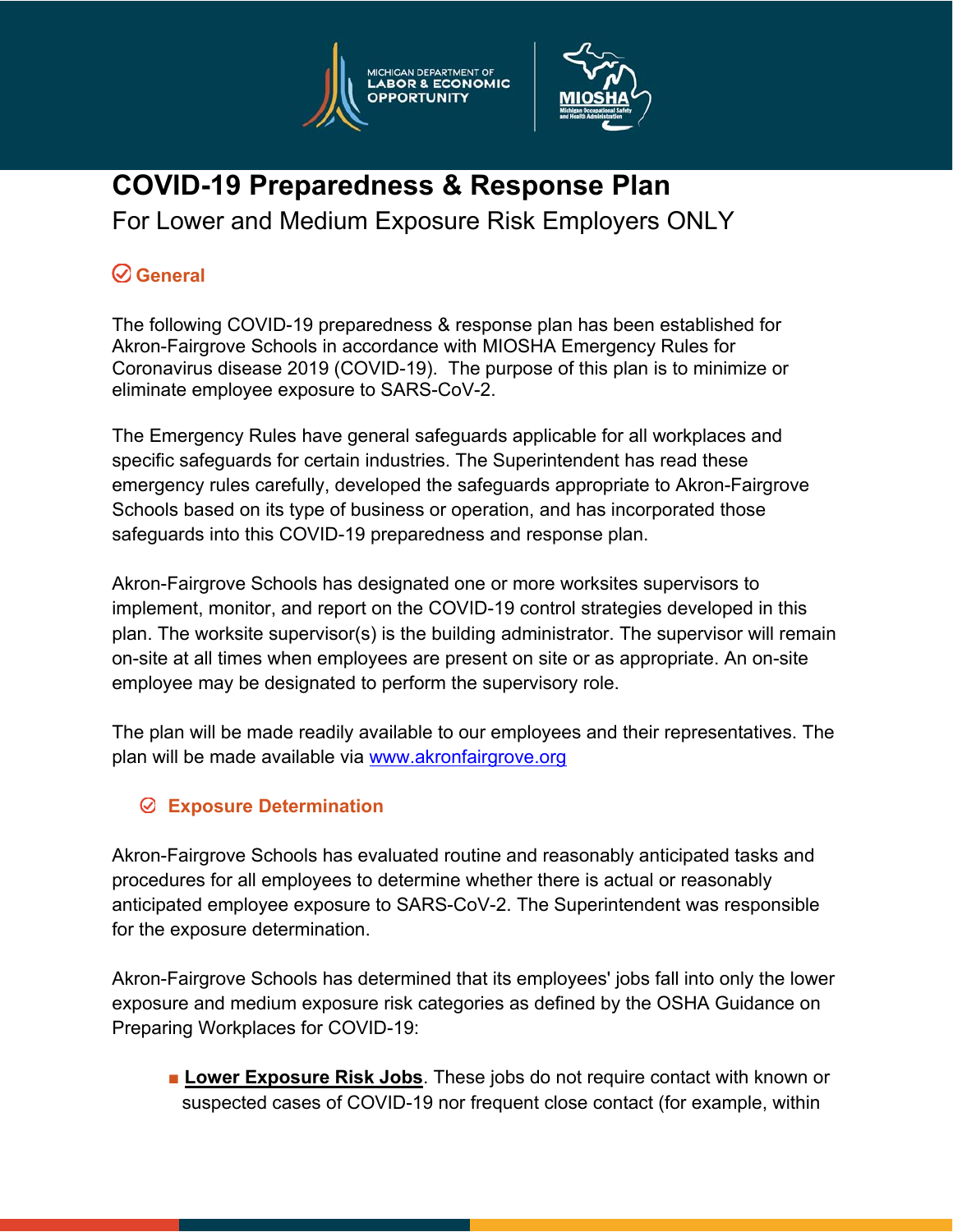six feet) with the general public. Workers in this category have minimal occupational contact with the public and other coworkers. Examples are small offices, small manufacturing plants (less than 10 employees), small construction operations (less than 10 employees), and low-volume retail establishments, provided employees have infrequent close contact with coworkers and the public.

■ **Medium Exposure Risk Jobs**. These jobs are those that require frequent or close contact (for example, within six feet) with people who may be infected with SARS-CoV-2, but who are not known or suspected COVID-19 patients. Examples are most jobs at manufacturing plants, construction sites, schools, high-volume retail settings, and other high-population-density work environments.

The Superintendent verifies that Akron-Fairgrove Schools has no high-risk exposure jobs. High exposure risk jobs have high potential for exposure to known and suspected cases of COVID-19. Examples are most jobs in healthcare, medical transport, nursing homes and residential care facilities, mortuaries, law enforcement, and correctional facilities. This sample plan is not intended for employers who have high exposure risk jobs.

Akron-Fairgrove Schools has categorized its jobs as follows:

| <b>NOTE:</b> Some jobs may have more than one type of exposure risk depending on the |  |
|--------------------------------------------------------------------------------------|--|
| task or qualifying factors.                                                          |  |

|                       | <b>Exposure Risk</b> | <b>Qualifying Factors</b> |
|-----------------------|----------------------|---------------------------|
| Job/Task              | <b>Determination</b> | (Ex. No Public Contact,   |
|                       | (Lower or Medium)    | <b>Public Contact)</b>    |
| <b>Custodial Work</b> | Medium               | Cleaning, Chemicals       |
| <b>Bus Drivers</b>    | Medium               | Student contact via bus   |
| Para-professional     | Medium               | Student contact via       |
|                       |                      | classroom                 |
| Teacher               | Medium               | Student contact via       |
|                       |                      | classroom                 |
| Secretary             | Medium               | Staff, Student contact,   |
|                       |                      | possible public contact   |
| Administrator         | Medium               | Staff, student contact    |
| <b>Food Service</b>   | Medium               | Staff, student contact    |
| Counselors etc        | Medium               | Staff, student contact    |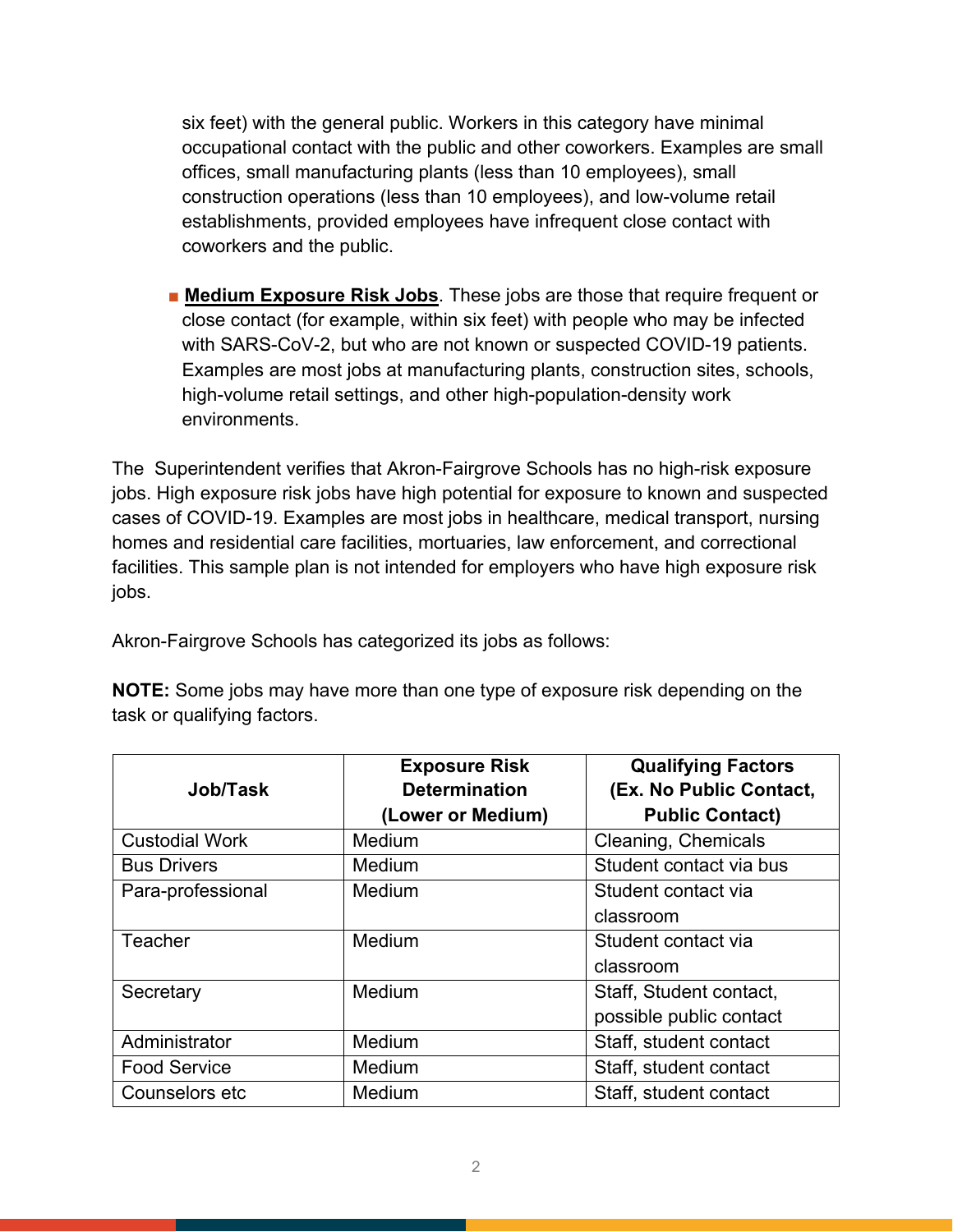## **Engineering Controls**

Akron-Fairgrove Schools has implemented feasible engineering controls to minimize or eliminate employee exposure to SARS-CoV-2. Engineering controls involve isolating employees from work-related hazards using ventilation and other engineered solutions. In workplaces where they are appropriate, these types of controls reduce exposure to hazards without relying on worker behavior and can be the most cost-effective solution to implement.

For lower exposure risk jobs, new engineering controls are not required. For medium exposure risk jobs, engineering controls can include:

- Installing physical barriers (such as clear plastic sneeze guards) between coworkers or between workers and customers.
- Increasing the amount of ventilation in the building.
- Increasing the amount of fresh outdoor air that is introduced into the building.

The Superintendent will be responsible for seeing that the correct engineering controls are chosen, installed, maintained for effectiveness, and serviced when necessary.

| Job/Task                       | <b>Engineering Control</b>                  |
|--------------------------------|---------------------------------------------|
| Classroom learning             | Desk guards, partitions as appropriate,     |
|                                | hand sanitizer                              |
| All individuals                | Face coverings, hand sanitizer              |
| Food service, custodial, other | Face shields, gloves, gowns, hand sanitizer |
| <b>Bus</b>                     | Face coverings, gloves, hand sanitizer      |
| <b>Facilities</b>              | Signage                                     |
|                                |                                             |
|                                |                                             |
|                                |                                             |

The following engineering controls have been implemented:

#### **Administrative Controls**

Administrative controls are workplace policies, procedures, and practices that minimize or eliminate employee exposure to the hazard. The Superintendent will be responsible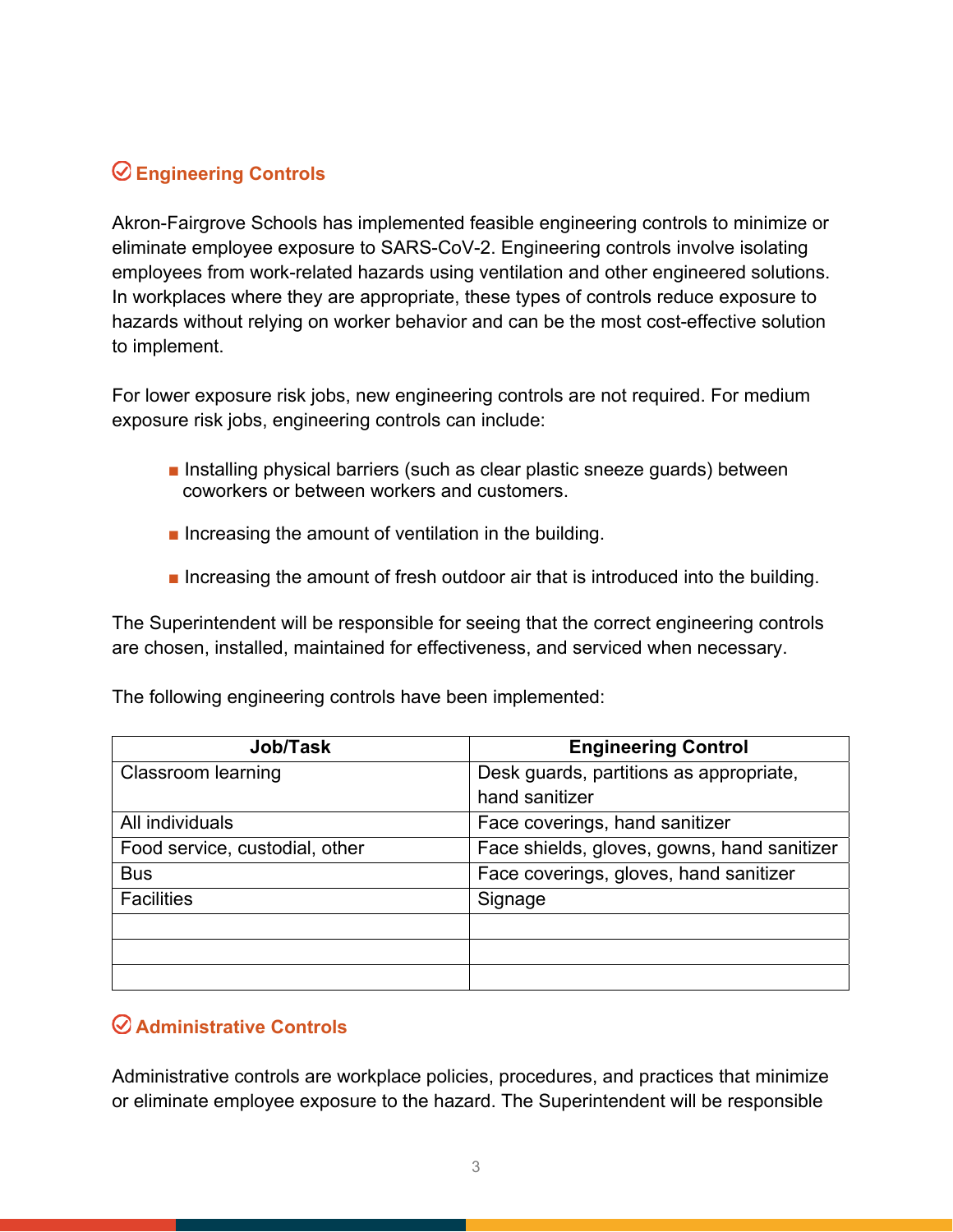for seeing that the correct administrative controls are chosen, implemented and maintained for effectiveness.

The following administrative controls have been established for Akron-Fairgrove Schools:

|                 | <b>Administrative Control</b>                                                   |
|-----------------|---------------------------------------------------------------------------------|
| Job/Task        | (For Example, Workplace Distancing, Remote Work,<br><b>Notifying Customers)</b> |
| All employees   | Maintain at least six feet from everyone on the worksite.                       |
| <b>District</b> | Use ground markings, signs, and physical barriers to                            |
|                 | prompt employees to remain six feet from others.                                |
| All employees   | As appropriate, restrict face-to-face meetings.                                 |
|                 | Communicate with others through phone, email,                                   |
|                 | teleconferencing, and web conferencing.                                         |
| All employees   | Restrict the number of customers in the establishment                           |
|                 | at any given time as determined by MDHHS.                                       |
| All employees   | Provide employees with non-medical grade face                                   |
|                 | coverings.                                                                      |
| All employees   | Require employees to wear face coverings when they                              |
|                 | cannot consistently maintain six feet of separation from                        |
|                 | other individuals in the workplace.                                             |
| <b>District</b> | Require customers and the public to wear face                                   |
|                 | coverings.                                                                      |
| All employees   | Encourage proper cough and sneeze etiquette by                                  |
|                 | employees, including covering coughs and sneezes and                            |
|                 | coughing and sneezing in one's elbows rather than                               |
|                 | hands.                                                                          |
| <b>District</b> | Ensure that sick leave policies are flexible and                                |
|                 | consistent with public health guidance, so employees                            |
|                 | do not go to work sick.                                                         |
| <b>District</b> | Maintain flexible policies that permit employees to stay                        |
|                 | home to care for a sick family member.                                          |

## **Hand Hygiene**

The Superintendent will be responsible for seeing that adequate handwashing facilities are available in the workplace and that regular handwashing is required. Frequency of such handwashing will be determined in part by factors such as when and how often the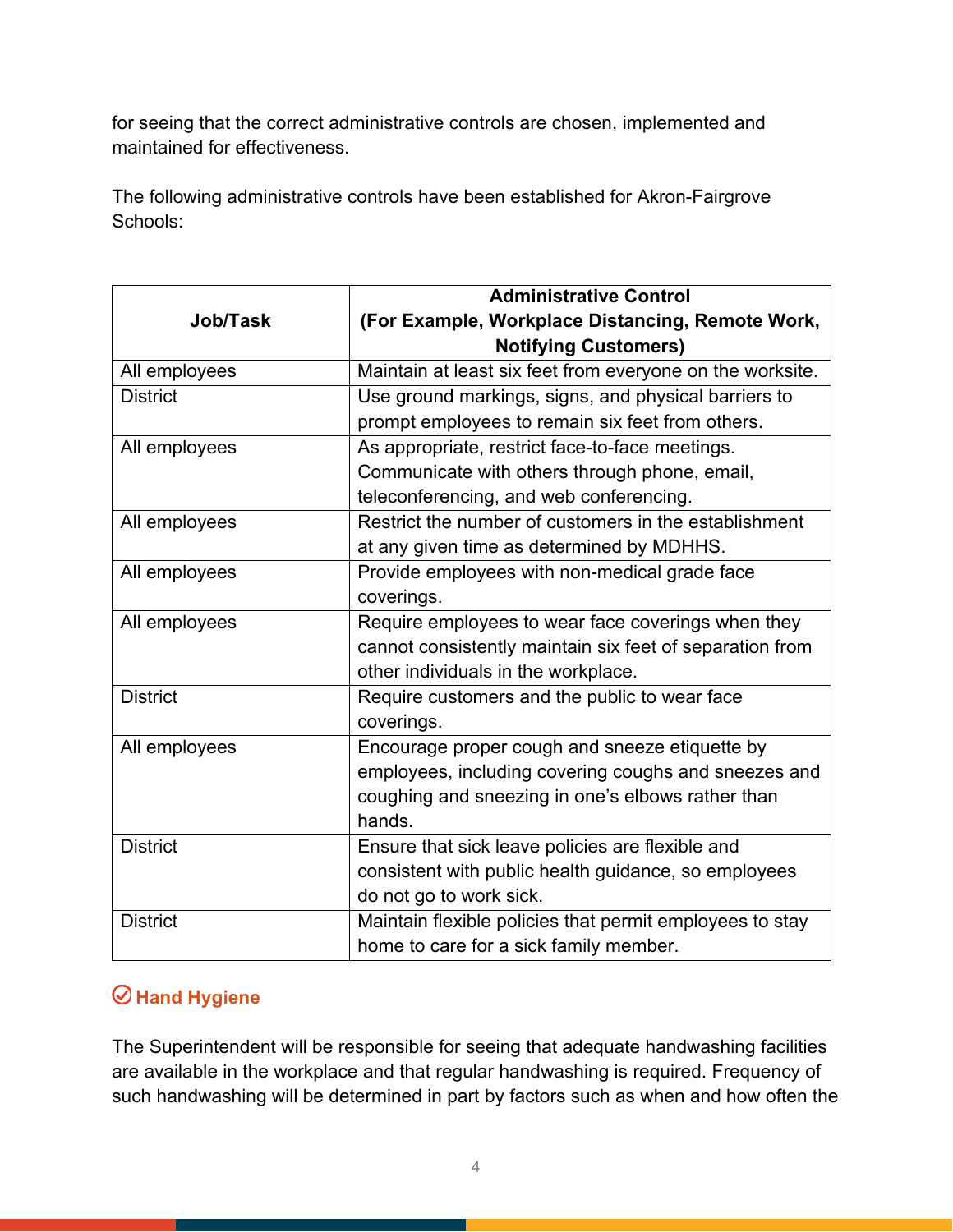employees' hands are potentially exposed to SARS-CoV-2. When handwashing facilities are not available, Akron-Fairgrove Schools shall provide employees with antiseptic hand sanitizers or towelettes. Akron-Fairgrove Schools will provide time for employees to wash hands frequently and to use hand sanitizer.

Akron-Fairgrove Schools shall promote frequent and thorough hand washing, including by providing workers, customers, and worksite visitors with a place to wash their hands. If soap and running water are not immediately available, provide antiseptic hand sanitizers or alcohol-based hand towelettes containing at least 60 percent alcohol.

### **Disinfection of Environmental Surfaces**

Akron-Fairgrove Schools will increase facility cleaning and disinfection to limit exposure to COVID-19, especially on high-touch surfaces (for example, door handles), paying special attention to parts, products, and shared equipment (for example tools, machinery, vehicles). Akron-Fairgrove Schools will make cleaning supplies available to employees upon entry and at the worksite.

The Superintendent will be responsible for seeing that environmental surfaces in the workplace are cleaned and disinfected. Frequency of such disinfection will be determined in part by factors such as when and how often the environmental surfaces are potentially exposed to SARS-CoV-2. When choosing cleaning chemicals, Akron-Fairgrove Schools will consult information on Environmental Protection Agency (EPA) approved disinfectant labels with claims against emerging viral pathogens. Products with EPA-approved emerging viral pathogens claims are expected to be effective against SARS-CoV-2 based on data for harder to kill viruses. The manufacturer's instructions for use of all cleaning and disinfection products will be strictly adhered to.

The following is a list of environmental surfaces, methods used to disinfect, and the frequency of such disinfection:

| <b>Surface</b>        | <b>Method/Disinfectant Used</b> | <b>Schedule/Frequency</b> |
|-----------------------|---------------------------------|---------------------------|
| <b>Desks</b>          | H <sub>2</sub> Orange           | 3 x's per day             |
| <b>Doors</b>          | H <sub>2</sub> Orange           | 2 x's per day             |
| <b>Restrooms</b>      | H <sub>2</sub> Orange           | 2 x's per day & as needed |
| Hallways, Classrooms, | <b>UV Machine</b>               | 1 x per day               |
| Lockers               |                                 |                           |
| <b>Bus</b>            | H <sub>2</sub> Orange           | After each use            |
| <b>Bus</b>            | <b>UV Machine</b>               | 1 x per day               |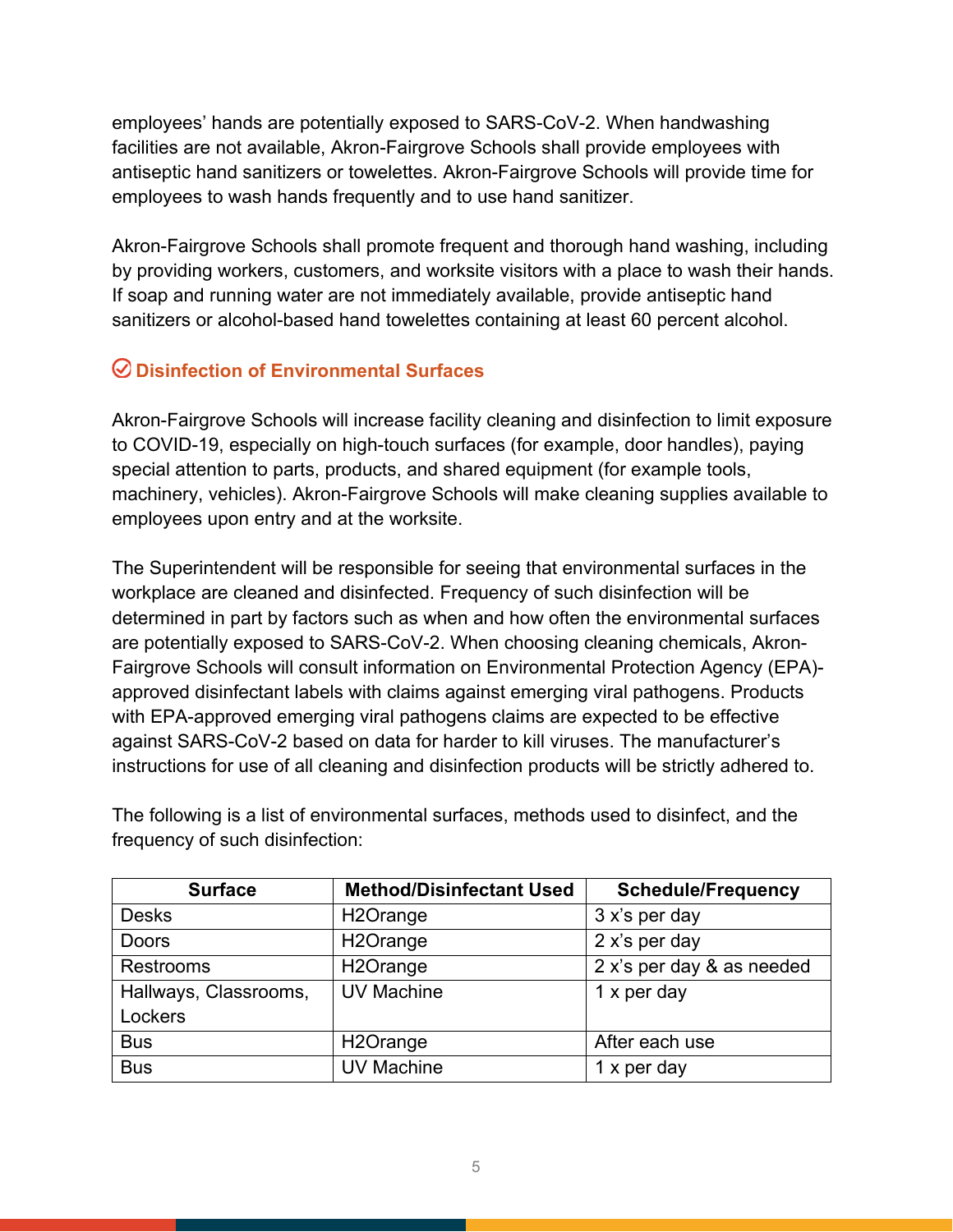Akron-Fairgrove School will perform enhanced cleaning and disinfection after persons confirmed to have COVID-19 have been in a work area. The Superintendent will be responsible for seeing that this protocol is followed.

The following methods will be used for enhanced cleaning and disinfection:

#### *(LIST ENHANCED METHODS)*

- *1. Deep cleaning using industry standard approved chemicals (H2Orange)*
- *2. Ultra Violet Light Machines*
- *3. Bleach water*

 **Personal Protective Equipment (PPE)** 

Akron-Fairgrove Schools will provide employees with the types of personal protective equipment, including respirators if necessary, for protection from SARS-CoV-2 appropriate to the exposure risk associated with the job. The employer must follow current CDC and OSHA guidance for personal protective equipment.

All types of PPE are to be:

- Selected based upon the hazard to the worker.
- Properly fitted and periodically refitted as applicable.
- Consistently and properly worn.
- Regularly inspected, maintained, and replaced, as necessary.
- Properly removed, cleaned, and stored or disposed of, as applicable, to avoid contamination of self, others, or the environment.

Akron-Fairgrove Schools will provide non-medical grade face coverings to employees. Akron-Fairgrove Schools will require employees to wear face at all times.

The following type(s) of PPE have been selected for use:

| $     -$ |  |
|----------|--|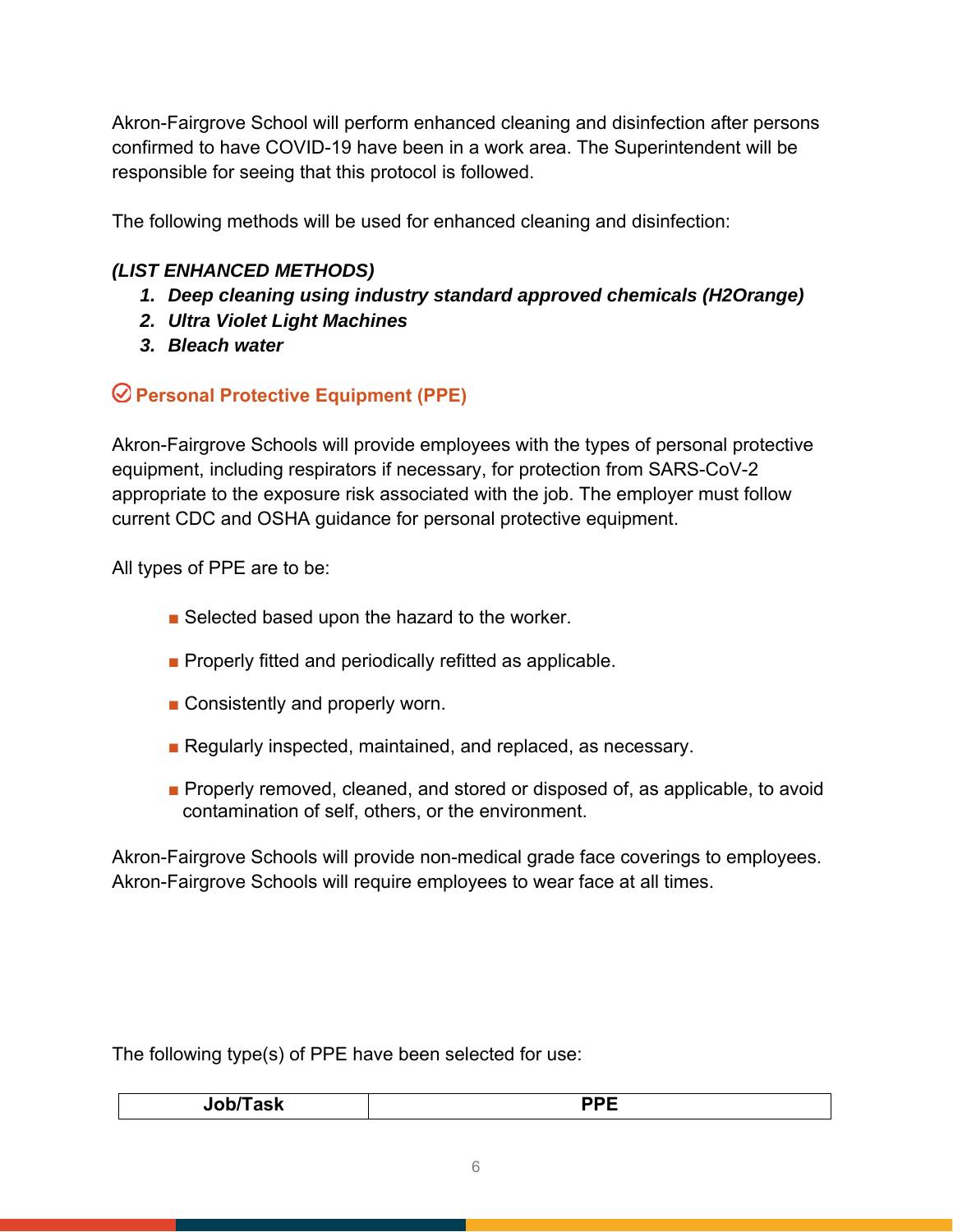| All        | Face masks                |
|------------|---------------------------|
| Custodians | Face masks, gloves, gowns |

#### **Health Surveillance**

As workers enter the place of employment at the start of each work shift, Akron-Fairgrove Schools will have employees self-screen for COVID-19. Akron-Fairgrove Schools will have employees complete a questionnaire covering the signs and symptoms of COVID-19 and their exposure to people with suspected or confirmed COVID-19. Akron-Fairgrove Schools will similarly screen contractors, suppliers, and any other individuals entering the worksite.

Employees have been directed to promptly report any signs and symptoms of COVID-19 to the building administrator before and during the work shift. has provided employees with instructions for how to make such a report to the employer.

The specific instructions for employee reporting signs and symptoms of COVID-19 are as follows:

1. Report to the building administrator

 will physically isolate any employees with known or suspected COVID-19 from the remainder of the workforce, using measures such as, but are not limited to:

- Not allowing known or suspected cases to report to or remain at their work location.
- Sending known or suspected cases to a location (for example, home) where they are self-isolating during their illness.
- Assigning known or suspected cases to work alone at the location where they are self-isolating during their illness.

Akron-Fairgrove Schools will not discharge, discipline, or otherwise retaliate against employees who stay at home or who leave work when they are at particular risk of infecting others with COVID-19.

When an employee is identified with a confirmed case of COVID-19, the Superintendent will notify the local public health department immediately. The Tuscola County Health Department will notify coworkers, contractors, and suppliers if there is a need to quarantine.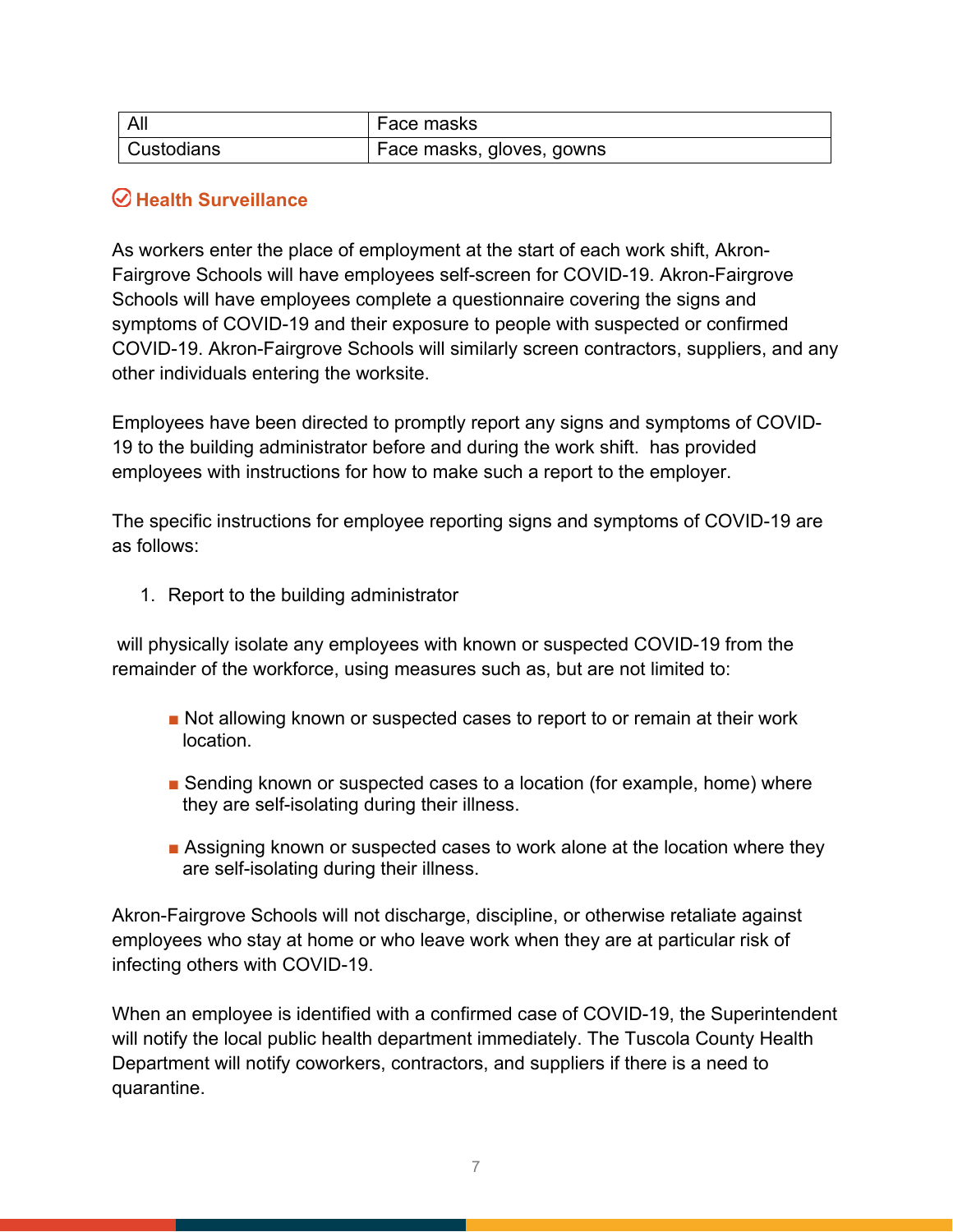Akron-Fairgrove Schools will allow employees with a confirmed or suspected case of COVID-19 to return to the workplace only after they are no longer infectious according to the latest guidelines from the CDC.

# **Training**

The Superintendent shall coordinate SARS-CoV-2 training and ensure compliance with all training requirements.

Akron-Fairgrove Schools will train workers on, at a minimum:

- Workplace infection-control practices.
- The proper use of personal protective equipment.
- Steps the employee must take to notify the business or operation of any symptoms of COVID-19 or a suspected or confirmed diagnosis of COVID-19.
- How to report unsafe working conditions.

The Superintendent shall create a record of the training. Records should include the name of the employee(s) trained and the date of the training.

### **Recordkeeping**

Akron-Fairgrove Schools will maintain records of the following requirements:

■ Training. The employer shall maintain a record of all COVID-19 employee training.

■ Screening protocols. The employer shall maintain a record of screening for each employee or visitor entering the workplace.

■ When an employee is identified with a confirmed case of COVID-19, record when the local public health department notified the district or when the health department was notified by the district and any others to notify per the health department

The Superintendent will ensure that the records are kept.